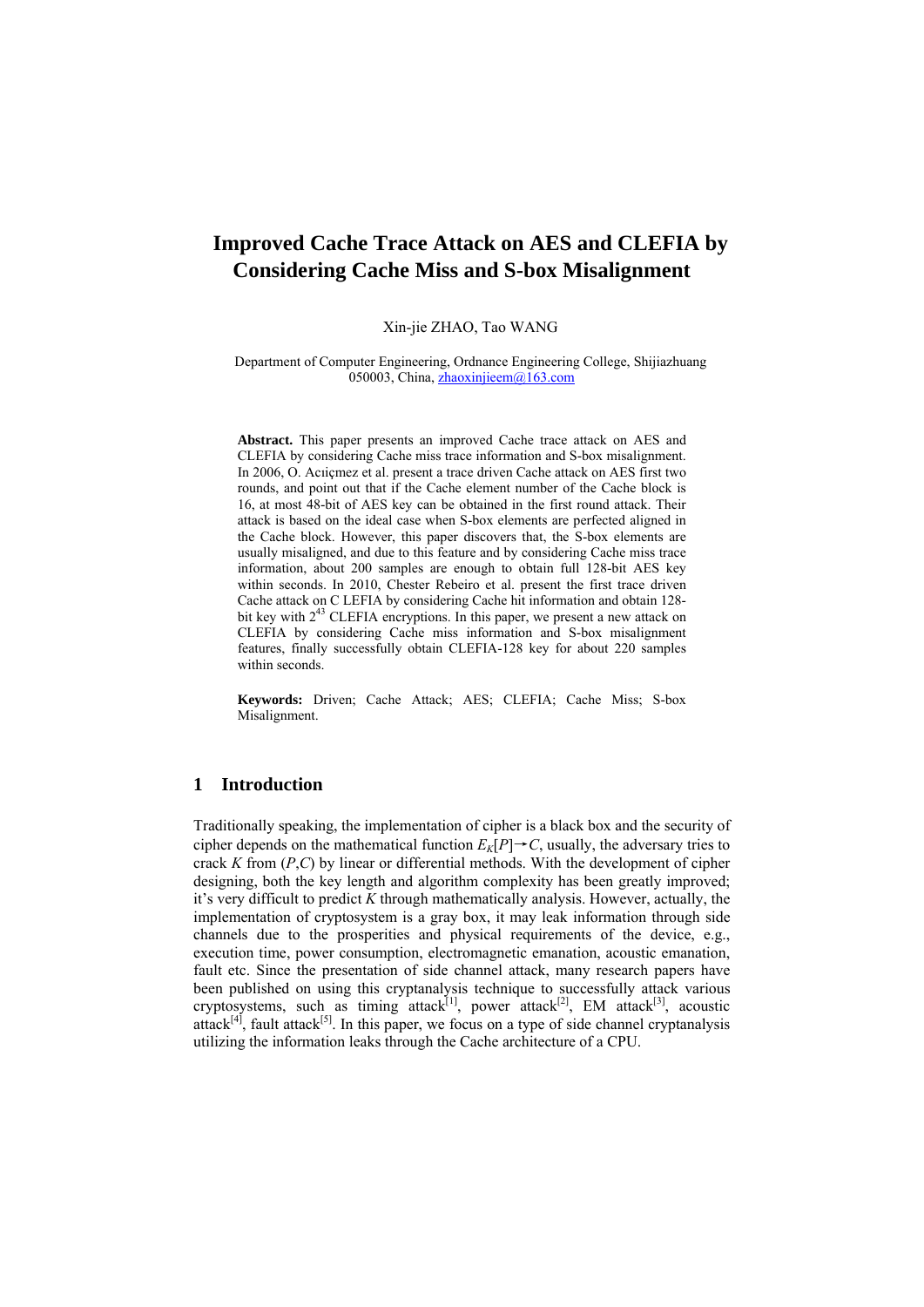There are many papers on Cache based side channel attacks. According to the different information of the measuring stage, it can be classified into timing driven, access driven, and trace driven three types. We present an improved trace driven Cache based attack on AES and CLEFIA in this paper. In trace driven attacks, there are already some attacks on  $\text{AES}^{[6][7][8][9]}$  $\text{AES}^{[6][7][8][9]}$  $\text{AES}^{[6][7][8][9]}$  $\text{AES}^{[6][7][8][9]}$  $\text{AES}^{[6][7][8][9]}$  $\text{AES}^{[6][7][8][9]}$  $\text{AES}^{[6][7][8][9]}$  and CLEFIA<sup>[11]</sup>. However, none of the publish papers described to recover AES initial key and CLEFIA round key in the first round attack. Our analysis model is much like [\[9](#page-16-8)] by considering Cache miss trace information, the attacks in this paper show that: due to the feature of S-box misalignment in Cache, it's possible to break AES initial key and CLEFIA round key by first round attack within limited samples, and this is much more effective that any previous studies. Table 1 demonstrates the improvements of the attacks in this paper over several previous attacks.

| Attack            | <b>Attack Round</b> | Sample needed | Goal                   |
|-------------------|---------------------|---------------|------------------------|
| [6]               | First round         | --            | 64-bit key recovery    |
| [7]               | First round         | --            | 48-bit key recovery    |
| $\lceil 8 \rceil$ | First two rounds    | 40            | 94.5-bit key recovery  |
| $\lceil 8 \rceil$ | Final round         | 100           | 107.6-bit key recovery |
| [9]               | Final round         | 31            | 128-bit key recovery   |
| This paper        | First round         | 200           | 128-bit key recovery   |
| This paper        | Final round         | 30            | 128-bit key recovery   |
| [11]              | First 3 rounds      | $2^{43}$      | 128-bit key recovery   |
| This paper        | First 3 rounds      | 220           | 128-bit key recovery   |

**Table 1.** Overview of Cache trace attacks on AES-128 and CLEFIA-128.

This work is organized as follows. Section 2 presents the background of Cache trace attacks. Section 3 and Section 4 present the improved Cache trace attack on AES and CLEFIA respectively. Finally, the work is concluded in Section 5.

# **2 Background**

#### **2.1 Cache Information Leakage and Cache Analysis model**

Modern microprocessors and microcomputers use memory Cache to solve the speed bottleneck between CPU and bus bandwidth. The "Cache hit" and "Cache miss" can brought time and power consumption differences, and most block ciphers usually use S-box lookup to access Cache. Cache access patterns can be measured through timing and power measurement. Cache provides the source of time and power information leakage for cipher process.

Many block ciphers used S-boxes to improve the implement efficiency and the non-linearity; however, according to the Cache hit and miss timing and power information leakages, these leakages usually have close relationship with the pattern of S-box lookup indices and the secret key. With the development of high-grade precision and sophisticated equipments, the differential behavior in Cache memory with respective to time and power can be measured accurately. Depending on the

2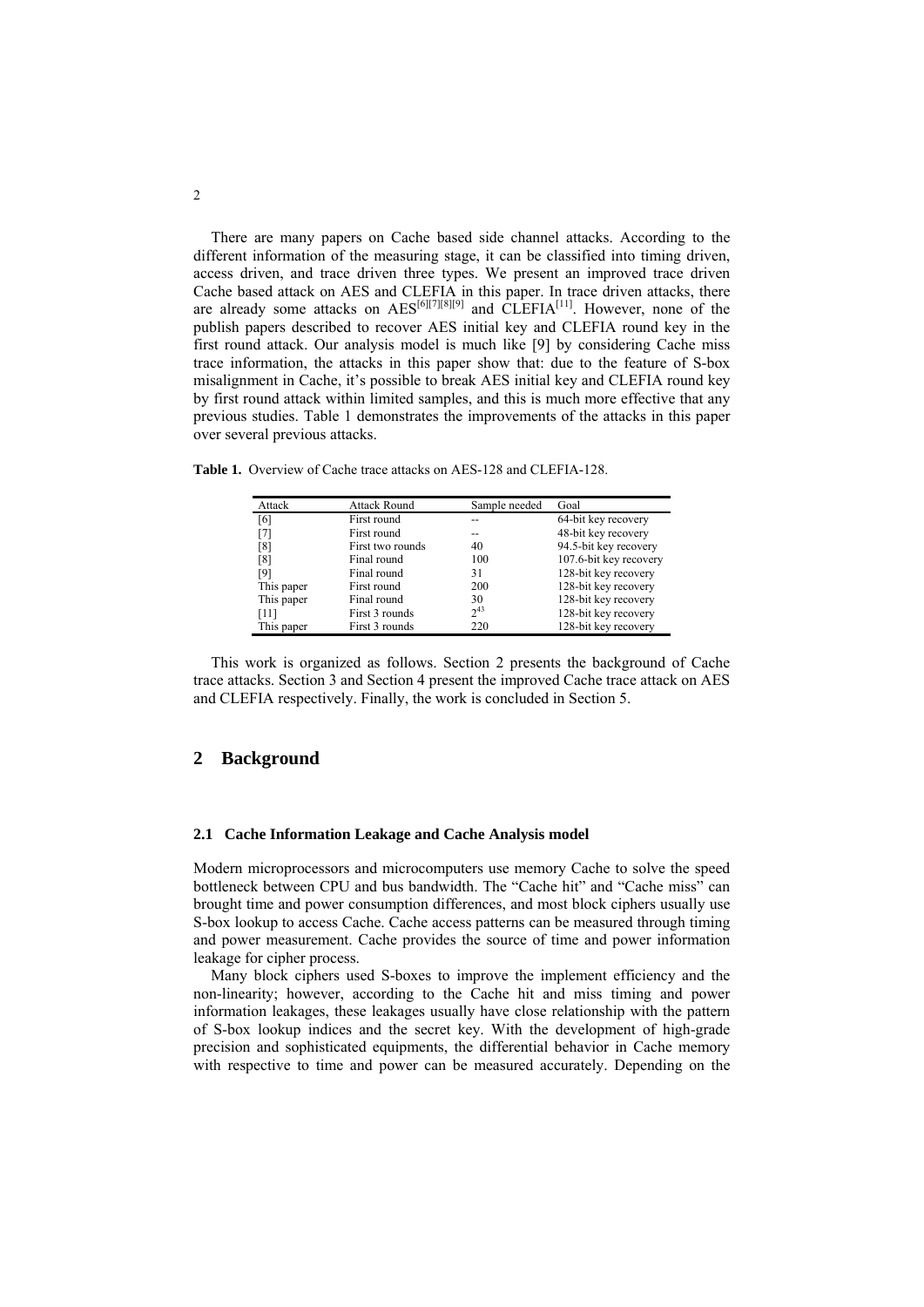attacker abilities, Cache attack can be classified into three types: timing driven attacks<sup>[[12](#page-17-1)][13][14][[15\]](#page-17-4)</sup>, access driven attacks<sup>[[16](#page-17-5)][[17](#page-17-6)][[18](#page-17-7)]</sup>, trace driven attacks<sup>[\[6](#page-16-5)][\[](#page-16-7)7][8][9][[11\]](#page-17-0).</sup>

- 1. Timing driven Cache attack needs to measure the whole encryption or decryption time of cipher and usually requires millions of samples, its off-line analysis method is more complicated.
- 2. Access driven Cache attack requires knowledge of the cipher Cache set access pattern by a spy process. Comparing with timing driven Cache attack, its measuring methods are more comparatively complicated, but the analysis methods are much simple.
- 3. Trace-driven analysis is of high efficiency, but it need to measure every Cache access hit or miss information during the encrypt process, generally speaking, it is usually acquires to gather the Cache hit and miss information by monitoring the power consumption.

### **2.2 Cache Trace Driven Analysis Model**

Trace driven attack is first presented in on  $\text{AES}^{[6]}$ , and researchers make some further studies in [[7\]](#page-16-6)[[8\]](#page-16-7)[\[9](#page-16-8)]. In 2010, Chester<sup>[11]</sup> proposes a differential Cache trace attack on CLEFIA, the technique used in this paper is the same as [\[7](#page-16-6)] by utilizing Cache hit trace information.

In trace driven Cache attacks, the adversary obtains the traces of Cache hits and misses for some samples of encryptions and recovers the secret key of ciphers using this data. We define a trace as a sequence of Cache hits and misses. For example, *MHHM, MMHH, MHHH, MHMH* are examples of the 16 Cache access traces of AES first round. The letter *M* and *H* denotes a Cache miss Cache hit respectively. In such condition, the adversary has the ability to determine whether a particular Cache S-box lookup to access Cache is a Cache hit or miss.



**Fig. 1.** Trace driven attack model

Fig. 1 shows two access to S-box with indices  $(x_0 \oplus k_0)$  and  $(x_1 \oplus k_1)$ . If  $(x_0 \oplus k_0)$  is the first time to access Cache, it can always generate a Cache miss. As to the second time to access Cache, it has two cases:

1.  $(x_0 \oplus k_0) = (x_1 \oplus k_1)$ 

A Cache hit occurs in this case. This results in less execution time and lower power consumption, also reveals some information about the possible candidates for the XOR of the key bits:  $(k_0 \oplus k_1)=(x_0 \oplus x_1)$ .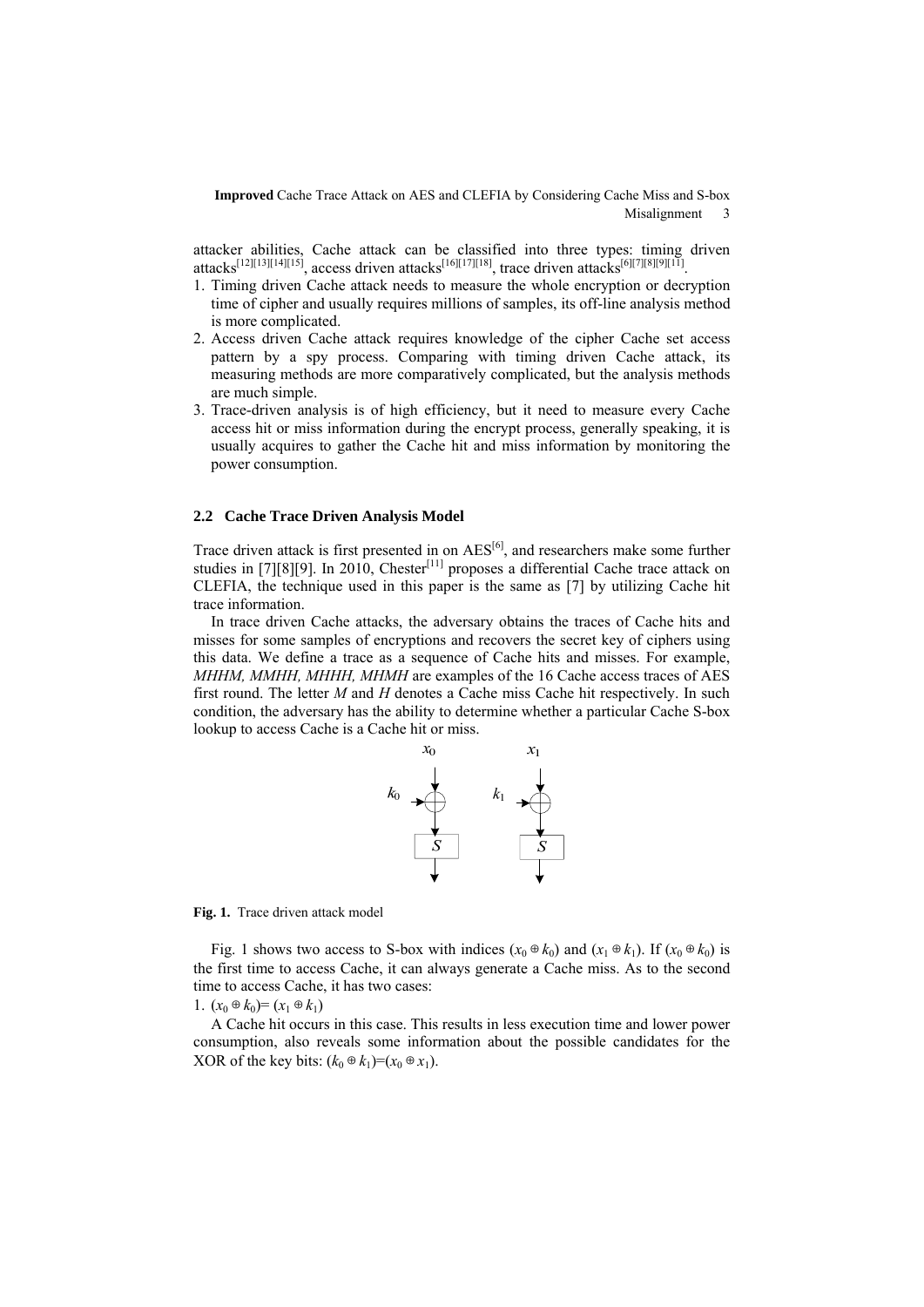### 2.  $(x_0 \oplus k_0) \neq (x_1 \oplus k_1)$

A Cache miss occurs in this case. This result in more execution time and more power consumption, also reveals some impossible candidates for the Xor of the key bits  $(k_0 \oplus k_1) \neq (x_0 \oplus x_1)$ .

From above, it seems to generate only one guess on the possible  $k_0 \oplus k_1$  candidate. However, modern Caches do not store individual bytes, but groups of bytes from consecutive "lines" of main memory. Line size varies, the two common values are 32 bytes for a Pentium III and 64 bytes for Athlon 3000+ CPU. Since the usual size of common block ciphers like AES, Camellia, CLEFIA table entries is 4 bytes; groups of 16 consecutive table entries share a line in the Cache on the Athlon 3000+ CPU. This value we define it as  $\delta$ . In general, it will hold that  $\delta = l/b$  where *l* is the process's Cache line size and *b* is the block size of S-box table entries.

The value of  $\delta$  is critically important to Cache bases attacks because for any address *a*, *b* which are equal  $(\langle a \rangle = \langle b \rangle)$  ignoring the lower log<sub>2</sub><sup>3</sup> bits, looking up address *a* will cause an ensuing access to *b* a hit in Cache. Under this precondition, if the second Cache access generates *a* Cache hit, it will hold  $\langle x_0 \oplus k_0 \rangle = \langle x_1 \oplus k_1 \rangle$  (the lower  $\log_2^{\delta}$  bits may not identical), so  $\langle k_0 \oplus k_1 \rangle = \langle x_0 \oplus x_1 \rangle$ , as to 8-bit value  $k_0$ , using more samples, the 8-log<sub>2</sub><sup> $\delta$ </sup> bits of  $k_0 \oplus k_1$  can be obtained, but the log<sub>2</sub><sup> $\delta$ </sup> bits of  $k_0 \oplus k_1$  is still unknown.

Also, if the second Cache access generates a Cache miss, it will hold that  $\langle x_0 \oplus k_0 \rangle \neq \langle x_1 \oplus k_1 \rangle$ , so  $\langle k_0 \oplus k_1 \rangle \neq \langle x_0 \oplus x_1 \rangle$ , if  $x_0$  and  $x_1$  is known, as to one of 256 candidates  $k_0$ , the second Cache miss will eliminate  $\delta$  candidates for  $k_1$ , ideally speaking, if  $k_0$  is guessed correctly, about 256/ $\delta$  Cache miss samples are enough to obtain  $\delta$  un-eliminated  $k_1$  candidates, the correct key byte is always among them, but if  $k_0$  is guessed wrongly, using more samples, it will always eliminate all 256  $k_1$ candidates and have a empty candidate set. So the adversary can at most recover 8-  $\log_2$ <sup> $\delta$ </sup> bits value of  $k_0$ .

#### **2.3 S-box alignment in Cache**

Most of the attacks proposed assume that S-box element are perfected aligned in Cache block, as to one AES S-box, the table size is 1Kb, 256 table elements, one Sbox line usually related with 16 elements. If the Cache block size of the processor is 64 bytes, 4 bytes for each Cache element, one S-box line 16 S-box element are perfectly aligned in the same Cache block, as is shown in Fig. 2(a). However, during the experiment on Windows platform, we find out that one S-box line 16 elements are not mapping to the same Cache block, as is shown in Fig. 2(b). 4 S-box elements from  $16<sup>th</sup>$  to  $19<sup>th</sup>$  are stored in the 1<sup>st</sup> Cache block, and other 12 S-box element from  $20<sup>th</sup>$  to 31 are stored in the  $2<sup>rd</sup>$  Cache block.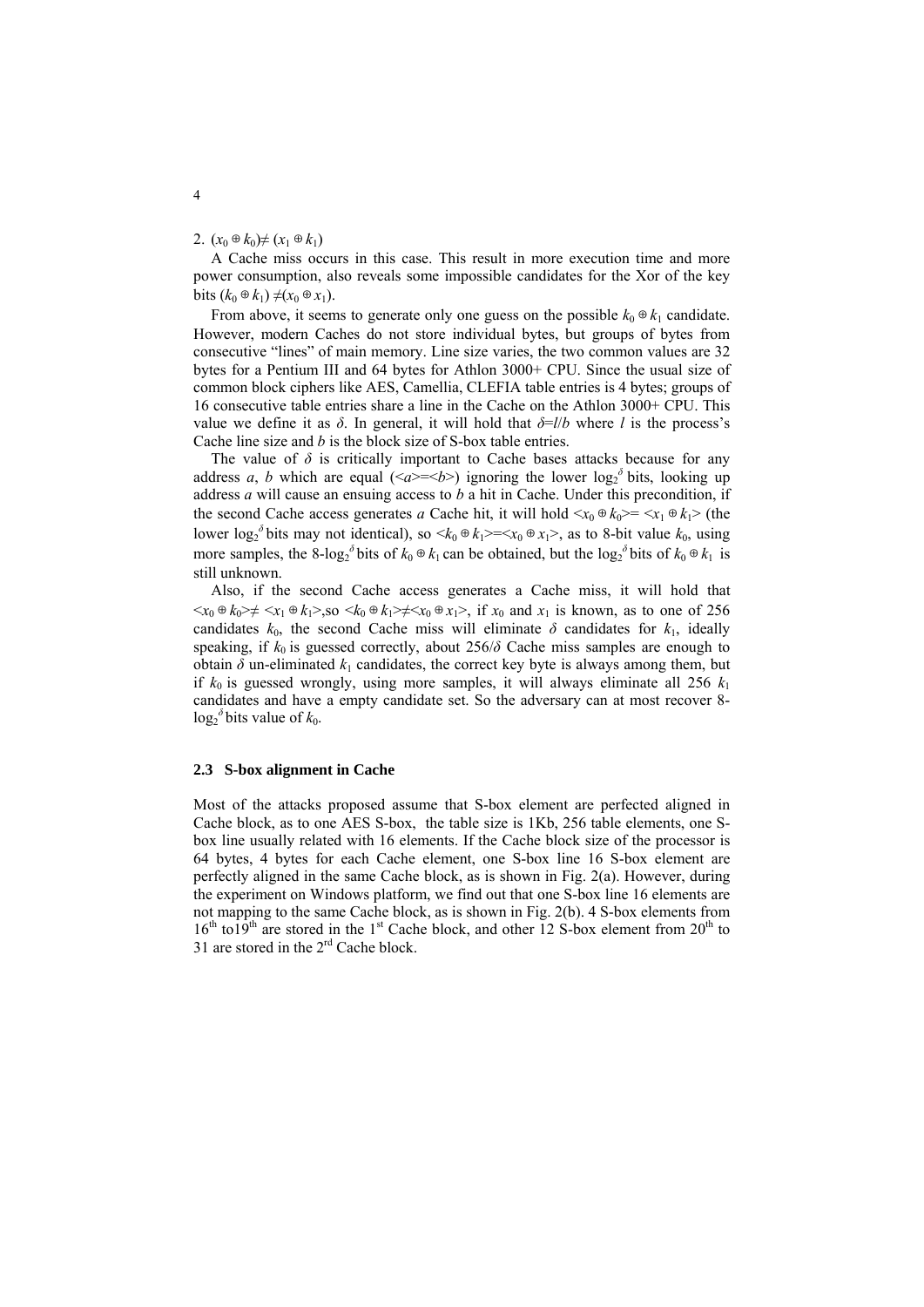

**Fig. 2.** Alignment of S-box in Cache

### **2.4 Assumptions**

(1) The Cache trace data is gathered through software simulations. We have simulated this process by augmenting the encryption code to keep a record of every Sbox lookup access Cache hits and misses during the encryption operation.

(2) Unlike the cache trace attacks described by [\[7](#page-16-6)], [\[8](#page-16-7)] and [\[10](#page-16-9)], we do not assume the cache is completely clean prior to encryption.

(3) We do assume that any cache line loaded during encryption will remain there for the duration of the encryption.

# **3 Improved Attack on AES**

#### **3.1 AES Algorithm**

A full description of the AES cipher is provided in [\[19](#page-17-8)], but below is a brief description of the cipher's properties that are utilized in this study. This paper will focus exclusively on AES with 128-bit key.

AES is an iterated cipher: Each round  $r$  takes a 16-byte block of input  $X^r$  and a 16byte block of key  $K^r$ , producing a 16-byte block of output  $X^{r+1}$ . Each round is carried out by performing the algebraic operations SubBytes, ShiftRows, and MixColumns on *Xr* , then taking the exclusive or with the round key *Kr* . Performance-oriented software implementation of AES combines all three operations and pre-compute the values. The values are stored in large lookup tables,  $T_0$ ,  $T_1$ ,  $T_2$ ,  $T_3$ , each mapping one byte of input to four bytes of output. The whole encryption can be performed very efficient in software this way, using just 160 table lookups and 176 word-length Xors. But as the table lookup results are stored in the cache, and the table lookup index has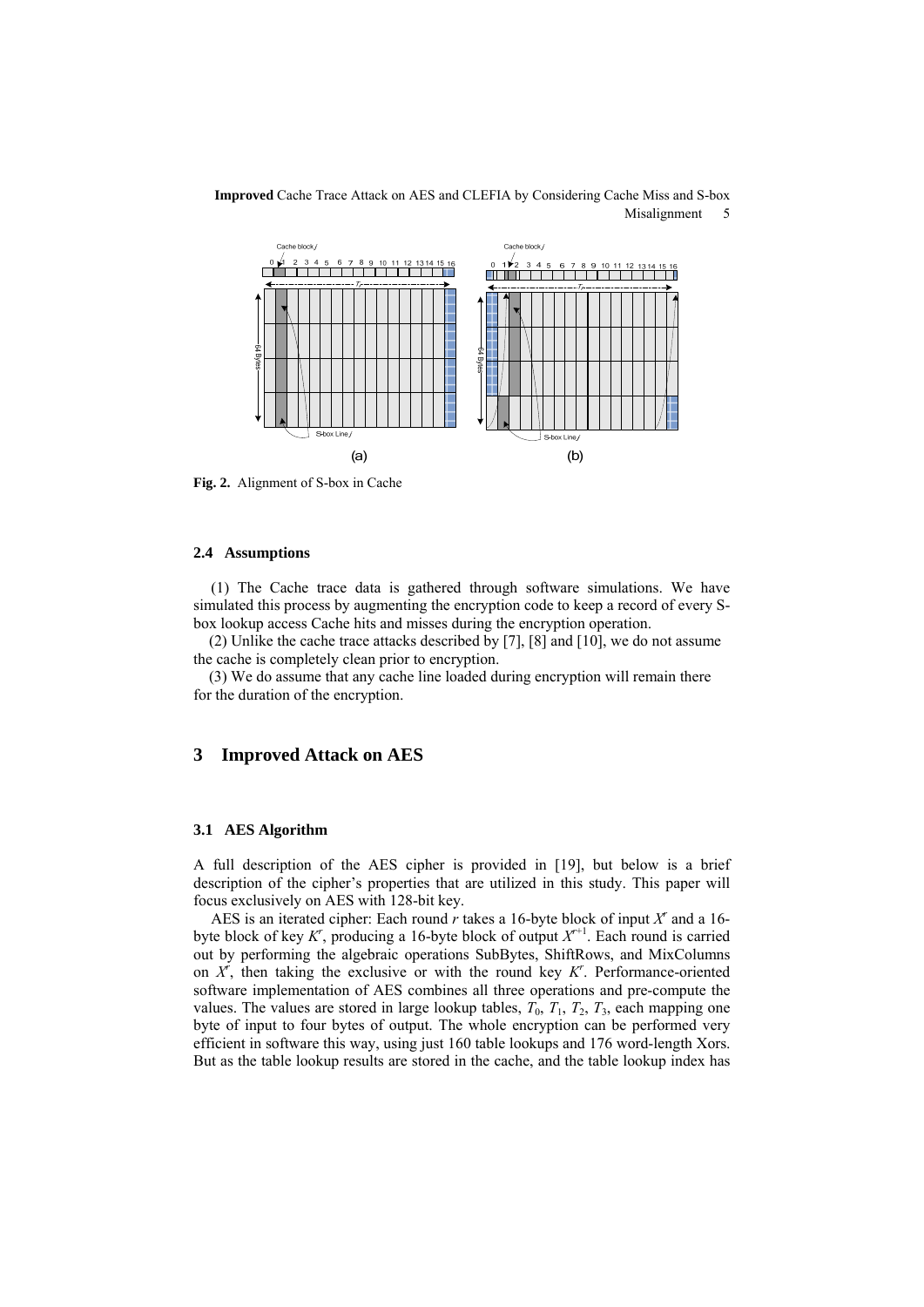close relationship with the encryption key, as long as we gather enough information of AES table lookup indices, one round expanded key can be calculated. Also, AES key expansion structure is explicitly chosen to be invertible given any 16 consecutive bytes of the expanded key. This is useful to an attacker in that recovery of any 16 bytes expand key is equivalent to the recovery of original key. So Cache, AES table lookup index, invertible key expansion structure provides good points for attacker.

#### **3.2 Related Work**

Bertoni et. al. <sup>[[6\]](#page-16-5)</sup> showed that power profiles of the cache reveal secret information about the cryptographic algorithm being executed. Their attack was the first trace driven Cache attack simulated on a power analysis tool and targeted on a single table AES implementation. A first round cache trace attack $[7]$  $[7]$  $[7]$  on the standard software implementation of AES was presented by O. Acıiçmez and extended to the second round<sup>[\[](#page-16-7)8]</sup> by exploring Cache hit trace information, Joseph Bonneau<sup>[9]</sup> extends this work to a final round attack by exploring Cache miss trace information, and recovers AES-128 bit key for about 31 samples. However, none of the published papers except [\[20](#page-17-9)] and [\[21](#page-17-10)] present the Cache timing attacks by utilizing Cache misalignment feature, which great improves the attack efficiency, but [[20\]](#page-17-9) and [[21\]](#page-17-10) are belonged to access driven type attack, in this Section, we present an improved trace driven Cache attack using this misalignment feature and Cache miss trace information.

#### **3.3 First Round Attack**

The AES we analyze is implemented in OpenSSL v. 0.9.8.(a). It employs 4 different lookup tables in the first 9 rounds, and a different one in the final round.

The AES first 9 rounds encryption principle is shown in equation (1). It's clear to see that in each round, there are 16 S-box lookups to access Cache, and 4 S-box lookups for  $T_0, T_1, T_2, T_3$  S-boxes.

$$
\begin{aligned}\n&\left[\left(x_{0}^{r+1},x_{1}^{r+1},x_{2}^{r+1},x_{3}^{r+1}\right)=\mathcal{I}_{0}^{r}\left[x_{0}^{r}\right]\oplus\mathcal{I}_{1}^{r}\left[x_{1}^{r}\right]\oplus\mathcal{I}_{2}^{r}\left[x_{1}^{r}\right]\oplus\mathcal{I}_{3}^{r}\left[x_{1}^{r}\right]\oplus\mathcal{K}_{0}^{r},K_{1}^{r},K_{2}^{r},K_{3}^{r}\right) \\
&\left(x_{4}^{r+1},x_{5}^{r+1},x_{6}^{r+1},x_{7}^{r+1}\right)=\mathcal{I}_{0}^{r}\left[x_{4}^{r}\right]\oplus\mathcal{I}_{1}^{r}\left[x_{3}^{r}\right]\oplus\mathcal{I}_{2}^{r}\left[x_{4}^{r}\right]\oplus\mathcal{I}_{3}^{r}\left[x_{3}^{r}\right]\oplus\mathcal{K}_{4}^{r},K_{5}^{r},K_{6}^{r},K_{7}^{r}\right) \\
&\left(x_{6}^{r+1},x_{6}^{r+1},x_{11}^{r+1},x_{11}^{r+1}\right)=\mathcal{I}_{0}^{r}\left[x_{3}^{r}\right]\oplus\mathcal{I}_{1}^{r}\left[x_{1}^{r}\right]\oplus\mathcal{I}_{2}^{r}\left[x_{2}^{r}\right]\oplus\mathcal{I}_{3}^{r}\left[x_{1}^{r}\right]\oplus\mathcal{K}_{4}^{r},K_{5}^{r},K_{10}^{r},K_{11}^{r}\right) \\
&\left(x_{12}^{r+1},x_{13}^{r+1},x_{14}^{r+1},x_{15}^{r+1}\right)=\mathcal{I}_{0}^{r}\left[x_{12}^{r}\right]\oplus\mathcal{I}_{1}^{r}\left[x_{1}^{r}\right]\oplus\mathcal{I}_{2}^{r}\left[x_{4}^{r}\right]\oplus\mathcal{I}_{3}^{r}\left[x_{1}^{r}\right]\oplus\mathcal{I}_{4}^{r}\left[x_{1}^{r}\right]\oplus\mathcal{I}_{4}^{r},K_{15}^{r},K_{16}^{r},K_{17}^{r},K_{18}^{r}\right)\n\end{aligned} \tag{1}
$$

The first round S-box lookup can be expressed by equation (2),

$$
x_i^0 = P_i \oplus K_i \Rightarrow K_i = P_i \oplus x_i^0 \tag{2}
$$

*P<sub>i</sub>* and  $K_i$  are the *i*<sup>th</sup> byte of the plaintext and the initial key respectively, and *i*∈ [0,15]. The indices of the first 4 references to the first table  $T_0$  are:

$$
x_0^0 = P_0 \oplus K_0; \ \ x_4^0 = P_4 \oplus K_4; \ x_8^0 = P_8 \oplus K_8; \ \ x_{12}^0 = P_{12} \oplus K_{12}
$$
 (3)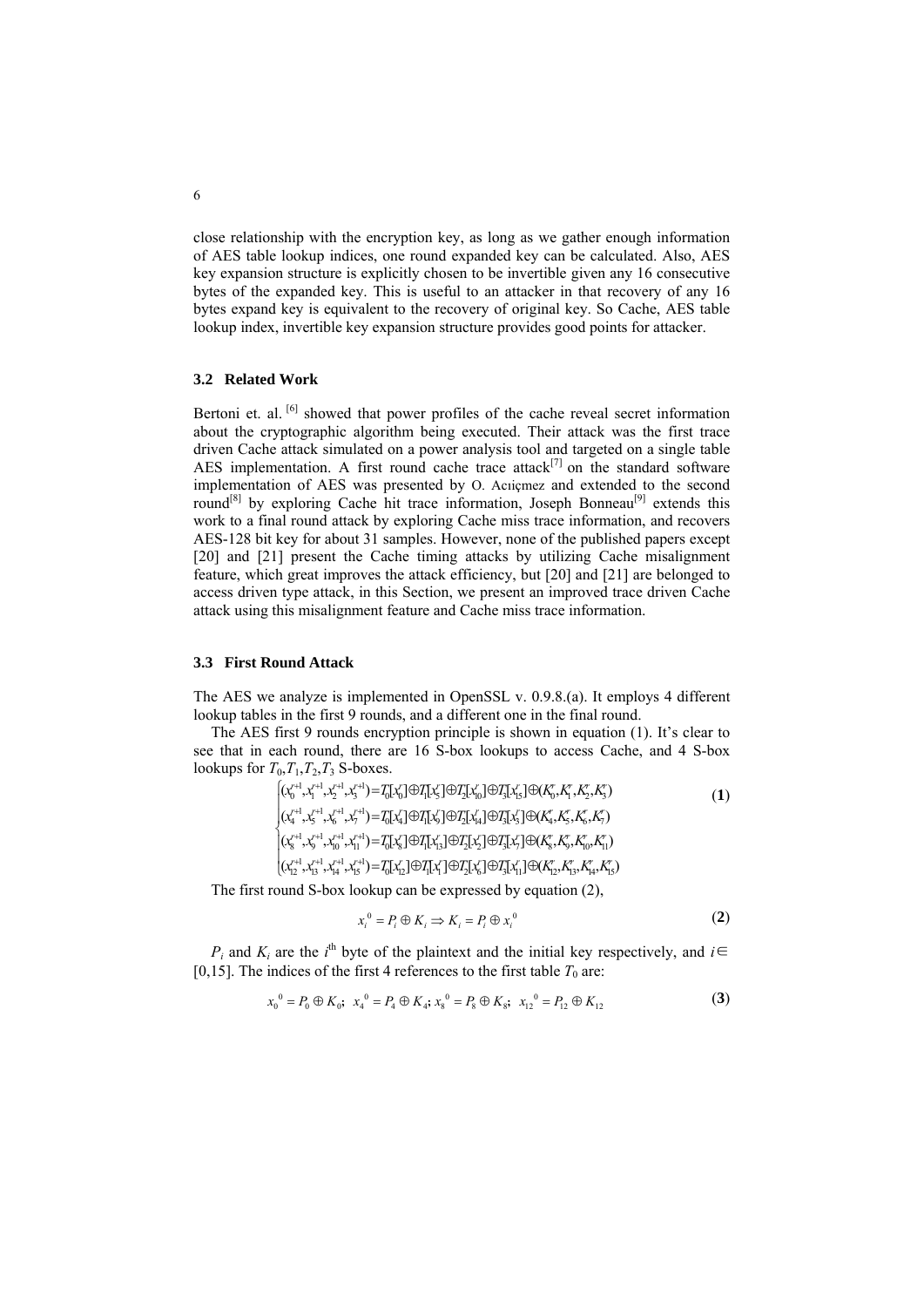The Cache hit and miss result of the second  $T_0$  lookup, i.e., the one with the index  $P_4 \oplus K_4$ , gives information about  $K_0$  and  $K_4$ . This paper just explores the Cache miss information. If the second  $T_0$  lookup generates a Cache miss, it will hold:

$$
\langle P_0 \oplus K_0 \rangle \neq \langle P_4 \oplus K_4 \rangle \Longrightarrow K_4 \neq P_4 \oplus \langle \langle P_0 \oplus K_0 \rangle \rangle \tag{4}
$$

From Section 2, we know that a Cache miss means that the high  $8-\log_2^{\delta}$  bit of the second S-box lookup index is not equal to the high  $8-\log_2^{\delta}$  bit of the first S-box lookup index, so  $K_4$  is impossible to be equal to  $P_4$  Xored with  $\delta$  candidates has the same high  $8$ -log<sub>2</sub><sup> $\delta$ </sup> bit value. As to Athlon 3000+ CPU, the Cache line size is 64 bytes, the S-box element size is 4 bytes,  $\delta = 16$ .

If the Cache S-box is perfected aligned in the Cache, each S-box row 16 bytes can perfectly be mapped into one Cache line, which means that, every Cache miss block is related with 16 high 4-bit identical, and low 4-bit distinct bytes. If  $P_0$ =0x61,  $P_4$ =0x73, suppose  $K_0$ =0x00, the second  $T_0$  Cache miss will eliminate 16 candidates whose high 4-bit identical, and low 4-bit distinct bytes as follows:

$$
K_4 \neq P_4 \oplus \{\} \neq 0 \times 73 \oplus \{<0 \times 61> \oplus 0 \times 00\} \neq 0 \times 73 \oplus \{<0 \times 61>\}
$$
  
\n
$$
\neq 0 \times 73 \oplus \{0 \times 60, 0 \times 61, 0 \times 62, 0 \times 63, \dots 0 \times 6f\}
$$
  
\n
$$
\neq \{0 \times 13, 0 \times 12, 0 \times 11, 0 \times 10, \dots 0 \times 1c\}
$$
  
\n
$$
\neq \{0 \times 10, 0 \times 11, 0 \times 12, 0 \times 13, \dots 0 \times 1f\}
$$

Using more Cache miss samples, if  $K_0$  is guessed right, as the correct  $K_4$  candidate and the other 15 candidates has the same high 4-bit value as  $K_0$  are impossible to be eliminated, so at most 16  $K_4$  candidates can be obtained, but if  $K_0$  is guessed wrongly, all the  $K_4$  candidates can be eliminated.

However, if the Cache S-box is dis-aligned in the Cache, just like Fig .1, it depicts that the offset is 12. The second  $T_0$  Cache miss will eliminate 16 candidates as follows:

$$
\langle P_0 \oplus K_0 \rangle \neq \langle P_4 \oplus K_4 \rangle \Rightarrow K_4 \neq P_4 \oplus \{ \langle P_0 \oplus K_0 \rangle \}
$$
  
\n
$$
K_4 \neq P_4 \oplus \{ \langle P_0 \oplus K_0 \rangle \} \neq 0 \times 73 \oplus \{ \langle 0 \times 61 \rangle \} \oplus 0 \times 00 \} \neq 0 \times 73 \oplus \{ \langle 0 \times 61 \rangle \}
$$
  
\n
$$
\neq 0 \times 73 \oplus \{ 0 \times 54, 0 \times 55, 0 \times 56, 0 \times 57, \dots 0 \times 5f, 0 \times 60, 0 \times 61, 0 \times 62, 0 \times 63 \}
$$
  
\n
$$
\neq \{ 0 \times 27, 0 \times 26, 0 \times 25, 0 \times 24, \dots 0 \times 2c, 0 \times 13, 0 \times 12, 0 \times 11, 0 \times 10 \}
$$
  
\n
$$
\neq \{ 0 \times 10, 0 \times 11, 0 \times 12, 0 \times 13, 0 \times 24, 0 \times 25, 0 \times 26, \dots 0 \times 2f \}
$$

It's clear to see that we can eliminate 16 candidates, among of which both high 4 bit and low 4-bit are not identical, also 12 high 4-bit identical and 4 high 4-bit identical. Using more samples, if  $K_0$  is guessed correct we can eliminate all wrong 255 candidates, and obtain the unique  $K_4$  if  $K_0$  is guessed wrongly, we can eliminate all 256 wrong candidates and obtain an empty candidate set for *K*4.

Apply this technique to other 2  $T_0$  lookups to recover  $K_8, K_{12}$ , other 4  $T_1$  lookups to recover  $K_5, K_1, K_1, K_1$ , other 4  $T_2$  lookups to recover  $K_{10}, K_{14}, K_2, K_6$ , other 4  $T_3$  lookups to recover  $K_{15}$ , $K_{3}$ , $K_{7}$ , $K_{11}$ . Note that the *j*<sup>th</sup> ( $j$ >1) *T<sub>i</sub>* table Cache access can eliminate 16\*(*j*-1) wrong key candidates at most, the Cache eliminate efficiency is increased with the latter S-box lookups.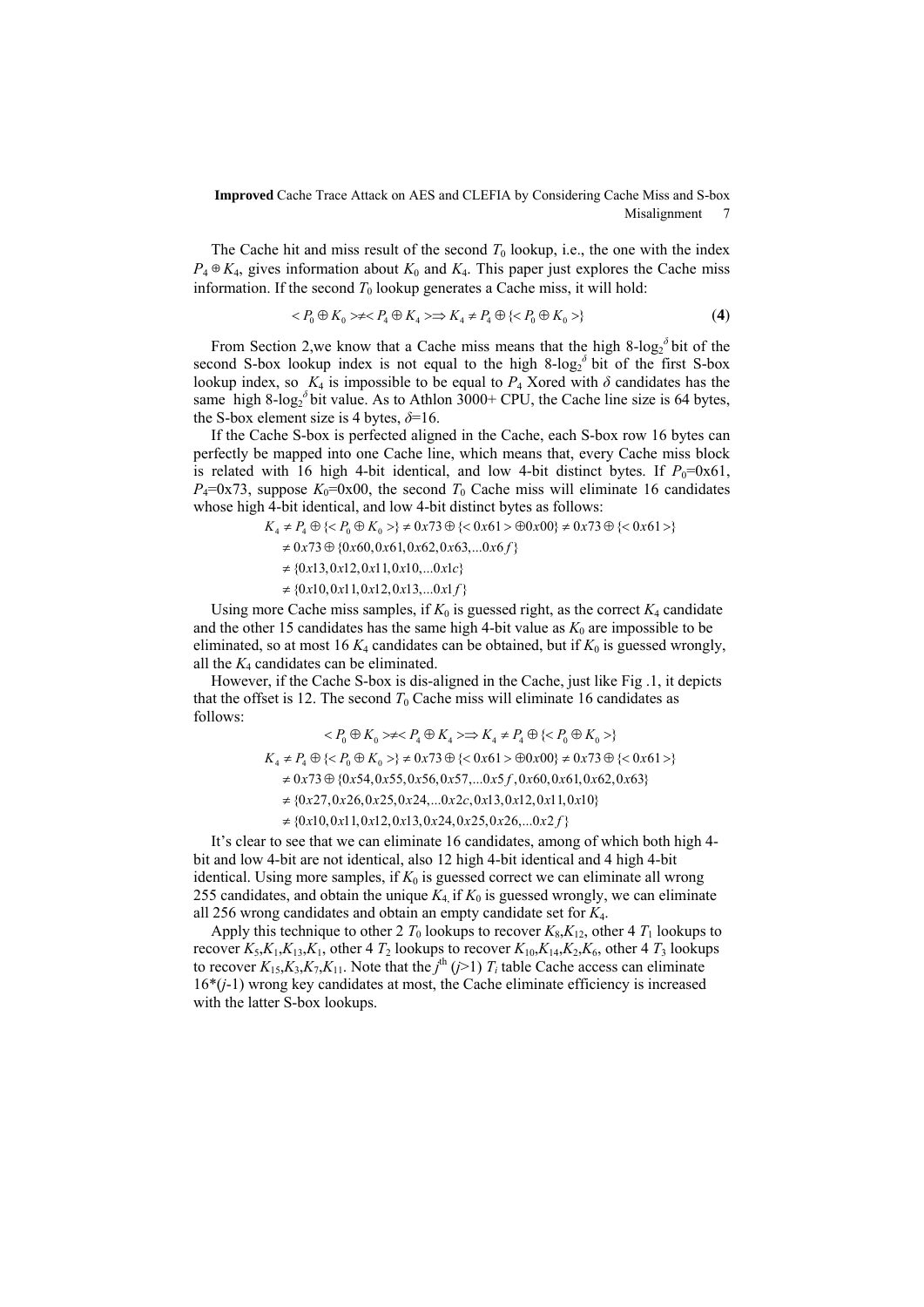#### **3.4 Final Round Attack**

In OpenSSL v. 0.9.8.(a) AES implementation, only *T*4 table is used in the final round. There are 16 S-box lookups *T*4 lookups to access Cache. The AES final round encryption principle is shown in equation (5):

$$
\begin{cases}\n(C_0, C_1, C_2, C_3) = (T_4[x_0^9] \oplus K_0^{10}, T_4[x_3^9] \oplus K_1^{10}, T_4[x_{10}^9] \oplus K_2^{10}, T_4[x_{15}^9] \oplus K_3^{10}) \\
(C_4, C_5, C_6, C_7) = (T_4[x_4^9] \oplus K_4^{10}, T_4[x_9^9] \oplus K_5^{10}, T_4[x_{14}^9] \oplus K_6^{10}, T_4[x_3^9] \oplus K_7^{10}) \\
(C_8, C_9, C_{10}, C_{11}) = (T_4[x_8^9] \oplus K_8^{10}, T_4[x_{13}^9] \oplus K_9^{10}, T_4[x_2^9] \oplus K_{10}^{10}, T_4[x_7^9] \oplus K_{11}^{10}) \\
(C_{12}, C_{13}, C_{14}, C_{15}) = (T_4[x_{12}^9] \oplus K_{12}^{10}, T_4[x_1^9] \oplus K_{13}^{10}, T_4[x_6^9] \oplus K_{14}^{10}, T_4[x_{11}^9] \oplus K_{15}^{10})\n\end{cases}
$$
\n(5)

If the second  $T_4$  access generates a Cache miss, it will have:

$$
\langle T_4^{-1}[C_0 \oplus K_0^{10}] \rangle \neq \langle T_4^{-1}[C_1 \oplus K_5^{10}] \rangle \Longrightarrow K_5^{10} \neq C_1 \oplus \{T_4[ \langle T_4^{-1}[C_0 \oplus K_0^{10}] \rangle] \} \tag{6}
$$

No matter  $\{ \langle T_4^{-1}[C_0 \oplus K_0^{10}] \rangle \}$  is 16 consecutive high 4-bit identical, or 16 consecutive high 4-bit may not identical, after the  $T_4$  function, they can be transferred to 16 non-consecutive and divergent candidates which both high 4-bit and low 4-bit are not equal. As there are 16 table lookups to the same table  $T_4$ , so the eliminate efficiency are much better than first round's 4 lookup of each  $T_i$  ( $i \in [0,3]$ ). As to the Eincreasely are much better than first found s 4 lookup of each  $T_A(t=0.5)$ . As to the 16<sup>th</sup>  $T_4$  table lookup, it can at most eliminate 240 wrong candidates ideally speaking, but as the precondition is to predict other  $15 K_{10}$  bytes correctly.

#### **3.5 Experiment Results**

As to Athlon 3000+ CPU, the Cache block size is 64 bytes, and each Cache element size is 4 bytes, so  $\delta$ =16. During the first round attack on AES-128, the relations between sample size and AES key searching space for different offset *ℓ* is shown in Fig.3. It's clear to see that if the AES S-box is aligned perfectly (*ℓ*=0), after the first round attack, the adversary can reduce the key searching space down to  $2^{80}$  at best, but if the S-box is misaligned, after the first round attack, it's possible to reduce the key searching space down to  $2^{16}$  for about 200 samples.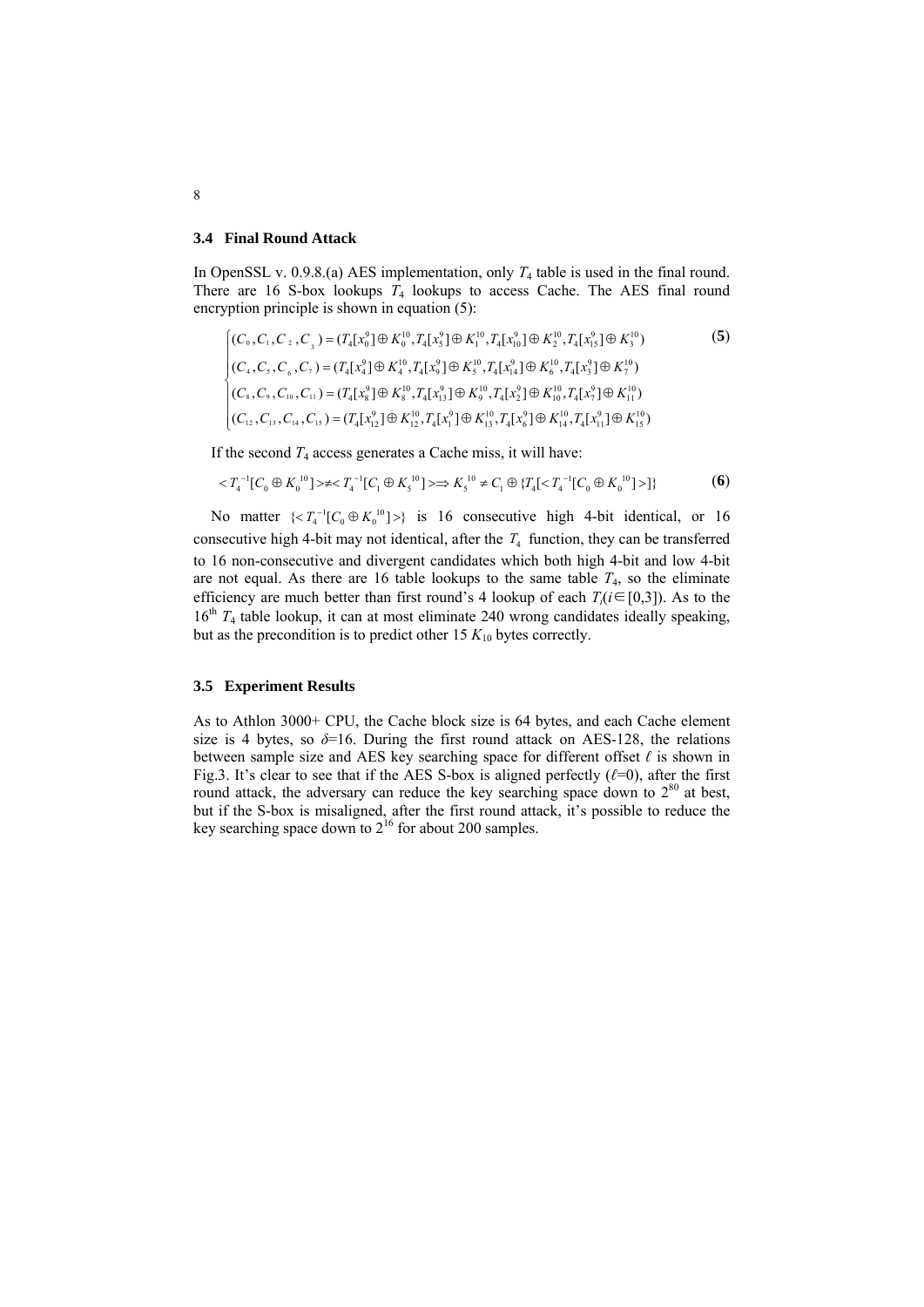

**Fig. 3.** Sample size and AES key searching space for different offset *ℓ*





During the final round attack on AES, the relations between Cache block element size and attacking successfully sample size for different offset *ℓ* is shown in Fig.4. It's clear to see that no matter the AES S-box is perfectly aligned or misaligned, it's possible to recover AES-128 key within very limited samples. And due to the perfect avalanche feature of AES S-box, the final round elimination effect is much better than the first round attack.

Compared with previous works of trace driven Cache attacks against AES  $[6][7][8][9]$  $[6][7][8][9]$  $[6][7][8][9]$  $[6][7][8][9]$  $[6][7][8][9]$  $[6][7][8][9]$ , all of the attacks above all considered the case that the S-box elements are perfected aligned in the Cache block, and it's impossible to obtain full AES-128 key in the first round attack. In fact, at many cases, the S-box elements are usually misaligned in the Cache block, and in these cases, all of the attacks above may not work. The attacks proposed in this section are effective in all the cases, and also are much more effective than previous papers, 200 samples are enough to obtain 128-bit AES key very efficiently within seconds.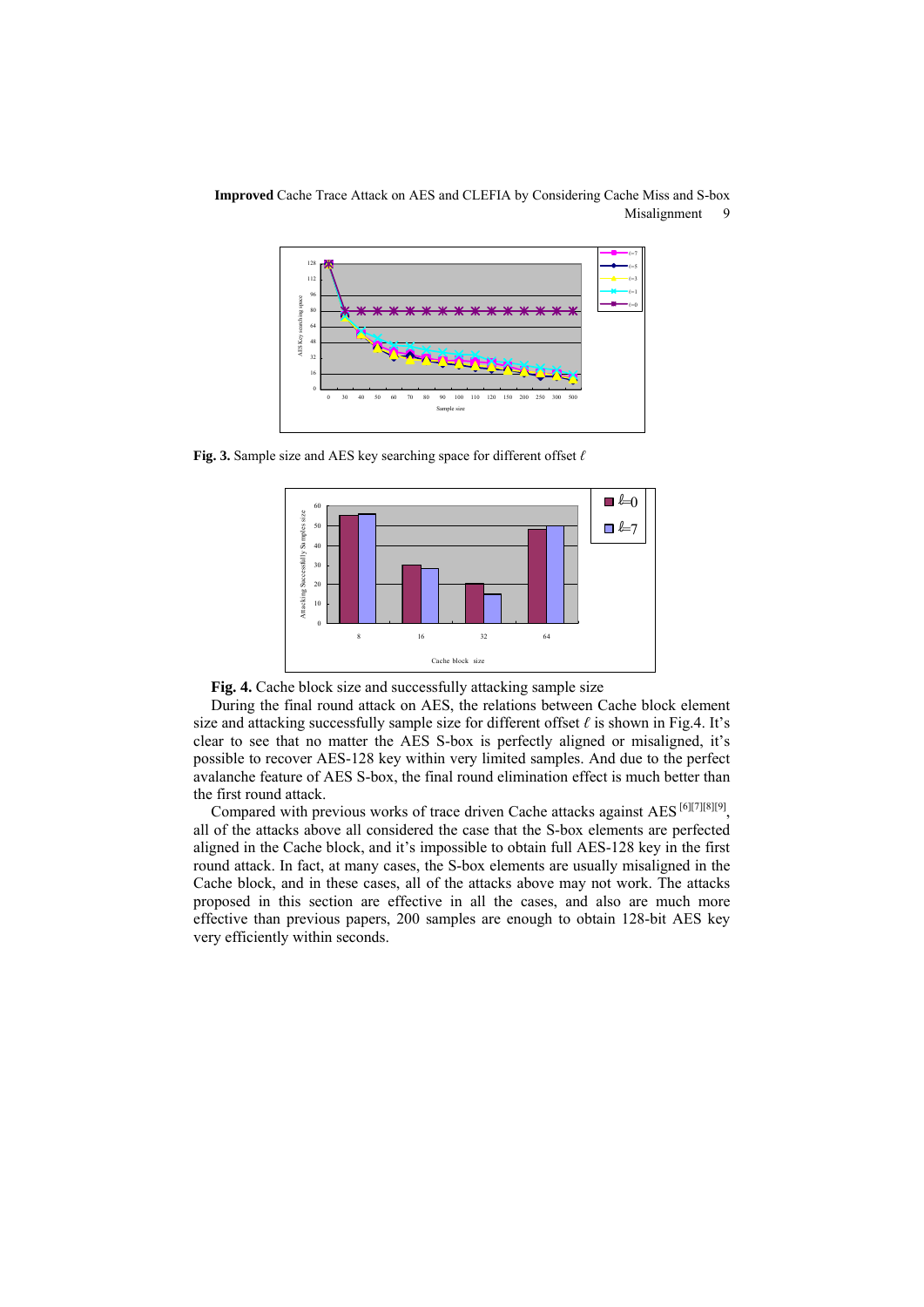# **4 Improved Attack on CLAFIA**

### **4.1 CLAFIA Algorithm**

CLEFIA<sup>[22]</sup> is a block cipher that has a block length of 128 bits and key lengths of 128, 192, and 256 bits. The data processing part is a four-branch generalized Feistel structure with two parallel F functions  $(F_0, F_1)$  per round. The number of respective rounds *r* for 128-bit, 192-bit and 256-bit keys are 18, 22 and 26. The encryption function *ENCr* generates 128-bit ciphertext from 128-bit plaintext, 2*r* 32-bit round  $keys (RK_{0(32)}, …, RK_{2r-1(32)})$ , and four 32-bit whitening keys (*WK*<sub>0</sub>, *…, WK*<sub>3</sub>). The structure of *ENC<sub>r</sub>* is shown in Fig. 3. *ENC<sub>r</sub>* is defined as follows. Step 1. *T*<sub>0</sub> | *T*<sub>1</sub> | *T*<sub>2</sub> | *T*<sub>3</sub> ← *x*<sup>{0,0}</sup> | (*x*<sup>{0,1}</sup> ⊕ *WK*<sub>0</sub>) | *x*<sup>{0,2}</sup> | (*x*<sup>{0,3}</sup> ⊕ *WK*<sub>1</sub>) Step 2. For  $i=0$  to  $r-1$  do the following: Step 2.1.  $T_1 \leftarrow T_1 \oplus F_0(RK_{2i}, T_0), T_3 \leftarrow T_3 \oplus F_1(RK_{2i+1}, T_2)$ Step 2.2.  $T_0 | T_1 | T_2 | T_3 \leftarrow T_1 | T_2 | T_3 | T_0$ Step 3.  $C^{\{r,0\}}$  | $C^{\{r,1\}}$  | $C^{\{r,2\}}$  | $C^{\{r,3\}}$  ←  $T_3$  |  $(T_0 \oplus WK_2)$  |  $T_1$  |  $(T_2 \oplus WK_3)$ The two F functions,  $F_0$  and  $F_1$ , have 32-bit data *x* and 32-bit key *RK* as input; they output the 32-bit data  $y$ .  $F_0$  is defined as follows. *F*0: Step 1.  $T \leftarrow RK \oplus x$ Step 2. Let  $T = T_{0(8)} | T_{1(8)} | T_{2(8)} | T_{3(8)}$ *T*<sub>0</sub> ← *S*<sub>0</sub> (*T*<sub>0</sub>), *T*<sub>1</sub> ← *S*<sub>1</sub>(*T*<sub>1</sub>), *T*<sub>2</sub> ← *S*<sub>0</sub>(*T*<sub>2</sub>), *T*<sub>3</sub> ← *S*<sub>1</sub>(*T*<sub>3</sub>) Step 3. Let  $y = y_{0(8)} | y_{1(8)} | y_{2(8)} | y_{3(8)}$  $[y_0, y_1, y_2, y_3] = M_0^t[T_0, T_1, T_2, T_3]$  $\overline{F}_1$  is defined by replacing the terms in  $F_0$  as follows:  $S_0$  is replaced with  $S_1$ ,  $S_1$  with  $S_0$ , and  $M_0$  with  $M_1$ . The structures of  $F_0$  and  $F_1$  are shown in Fig. 6.  $S_0$  and  $S_1$  are nonlinear 8-bit S-boxes. The two matrices  $M_0$  and  $M_1$  are defined as

$$
M_0 = \begin{pmatrix} 01 & 02 & 04 & 06 \\ 02 & 01 & 06 & 04 \\ 04 & 06 & 01 & 02 \\ 06 & 04 & 02 & 01 \end{pmatrix} \qquad M_1 = \begin{pmatrix} 01 & 08 & 02 & 0a \\ 08 & 01 & 0a & 02 \\ 02 & 0a & 01 & 08 \\ 0a & 02 & 08 & 01 \end{pmatrix}
$$

10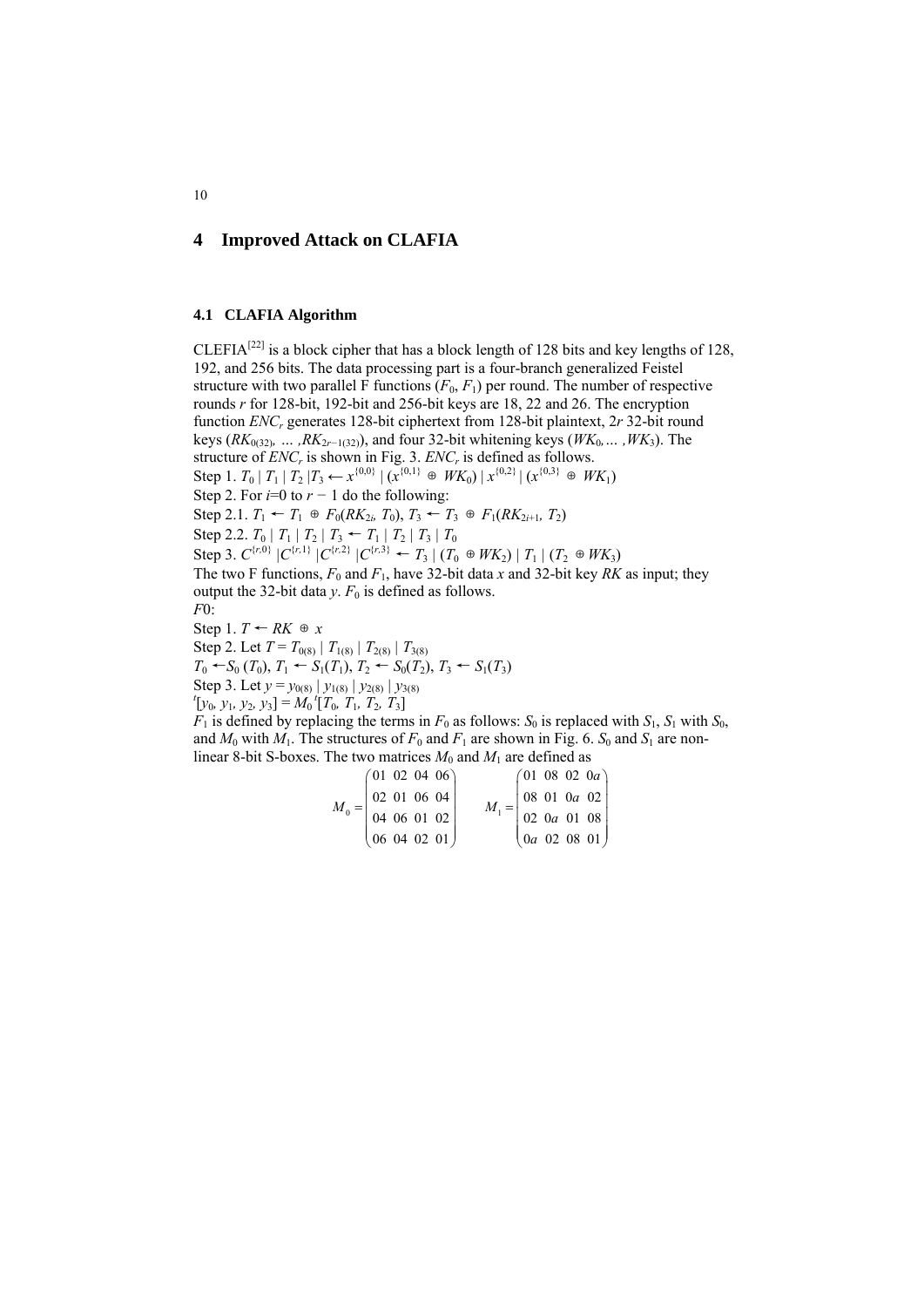

**Fig. 5.** CLEFIA encryption procedure

The key scheduling generates whitening keys  $W K_i (0 \le i \le 4)$ , and round keys *RK<sub>i</sub>*( $0 \leq j \leq 2r$ ). Let *K* be a *k*-bit key, where *k* is 128, 192 or 256. The key scheduling is divided into the following two sub-parts.

(1) Generating an intermediate key *L* from *K*.

(2) Expanding *K* and *L* to generate  $W K_i$  and  $R K_j$ .

The key scheduling is explained according to the sub-parts.

For the 128-bit key scheduling, the 128-bit intermediate key *L* is generated by applying *GFN*<sub>4,12</sub> which takes twenty-four 32-bit constant values  $CON<sub>i</sub><sup>128</sup>$ ,  $0 \le i < 24$  as round keys and  $K = K_0|K_1|K_2|K_3$  as an input. Then K and L are used to generate *WK*<sub>*i*</sub>(0 $\leq i$ <4) and *RK*<sub>*j*</sub>(0 $\leq j$ <36) in the following steps.

Step 1*. L* ← *GFN*<sub>4,12</sub>(*CON*<sub>0</sub><sup>(128)</sup> *, ...,CON*<sub>23</sub><sup>(128)</sup> *,K*<sub>0</sub>*, ...,K*<sub>3</sub>)

Step 2.  $WK_0|WK_1|WK_2|WK_3 \leftarrow K$ 

Step 3. For  $i=0$  to 8 do the following:

$$
T \leftarrow L \oplus (CON_{24+4i}^{(128)} \mid CON_{24+4i+1}^{(128)} \mid CON_{24+4i+2}^{(128)} \mid CON_{24+4i+3}^{(128)}); L = \sum (L);
$$

if *i* is odd.  $T = T \oplus K$ ;  $RK_{A_i} | RK_{A_{i+1}} | RK_{A_{i+2}} | RK_{A_{i+3}} \leftarrow T$ 

The DoubleSwap function  $\sum$ : {0, 1}<sup>128</sup>  $\rightarrow$  {0, 1}<sup>128</sup> ( $X_{128} \rightarrow Y_{128}$ ) is defined as follows:

$$
Y = X[7 - 63] |X[121 - 127] |X[0 - 6] |X[64 - 120]
$$

### **4.2 Related Work**

In 2009, Chester et al. propose the first Cache timing attack $[10]$  on CLEFIA using the same technique as Bernstein, the attack is belonged to time driven type, and recover the 121 bits of the 128 bit key with  $2^{26.64}$  CLEFIA encryptions on an Intel Core 2 Duo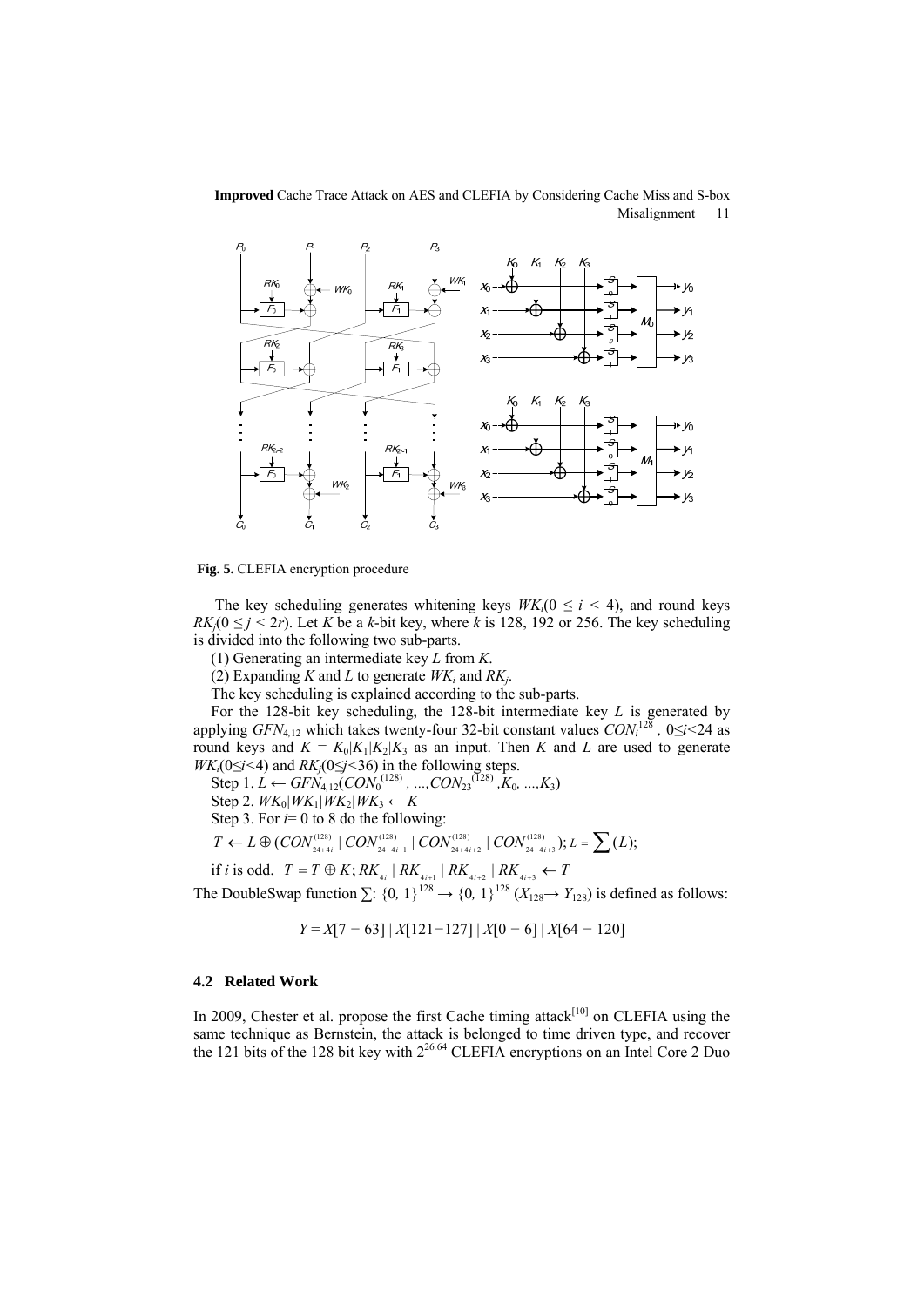machine. In earlier 2010, Chester et al. present an trace driven Cache timing attack[ $11$ ] on CLEFIA using the same technique as the basic trace driven attack of Bertoni et.  $al.^{[6]}$  $al.^{[6]}$  $al.^{[6]}$  by exploring the Cache hit trace information, successfully obtain the entire 128bit key with  $2^{43}$  encryptions and requires around 1 hour and 30 minutes for the complete attack. In this Section, we present a new trace driven Cache timing attack on CLEFIA by exploring both the Cache miss trace information and S-box misalignment feature, our attack are much more efficient than[[10\]](#page-16-9) and [[11\]](#page-17-0), 1000 encryptions are enough to obtain 128-bit CLEFIA key within 3 seconds.

### **4.3 Attack Procedure**

In order to obtain CLEFIA, the attacker needs to obtain  $RK_0$  and  $RK_1$  through first round attack,  $RK_2 \oplus WK_0$  and  $RK_3 \oplus WK_1$  through the second round attack,  $RK_4$  and  $RK<sub>5</sub>$  through the third round attack, and using the key expansion algorithm to reduce the CLEFIA key search space from  $2^{128}$  to  $2^7$ .

### **4.3.1 Determining**  $RK_0$  **and**  $RK_1$

Each CLEFIA round has 4 times  $S_0$  table lookups and 4  $S_1$  table lookups, the 8 table lookup index is given by equation (7).

$$
I_{S_{0,0}}^{1,0} = P_0 \oplus R K_{0,0} \qquad I_{S_{1,0}}^{1,1} = P_1 \oplus R K_{0,1} \nI_{S_{0,1}}^{1,2} = P_2 \oplus R K_{0,2} \qquad I_{S_{1,1}}^{1,3} = P_3 \oplus R K_{0,3} \nI_{S_{1,2}}^{1,4} = P_8 \oplus R K_{1,0} \qquad I_{S_{0,2}}^{1,5} = P_0 \oplus R K_{1,1} \nI_{S_{1,3}}^{1,6} = P_{10} \oplus R K_{1,2} \qquad I_{S_{0,3}}^{1,7} = P_{11} \oplus R K_{1,3}
$$
\n(7)

Note that  $I_{S_i,m}^{r,i}$  denotes the index to the  $i^{\text{th}}$  ( $0 \le i$ ) access to CLEFIA table lookups, and specifically the  $m<sup>th</sup>$  access to  $S_j$  table in round *r*.

When the  $m^{\text{th}}$  (1  $\leq$  m < 4) access to *S<sub>j</sub>* table generates a Cache miss, at most 16*m* key candidates can be eliminated. Using the attack models in Section 2.2,  $RK_{0,0}, RK_{0,2}, RK_{1,0}, RK_{1,2}$  can be guessed in sequence together,  $RK_{0,1}, RK_{0,3}, RK_{1,1}, RK_{1,3}$ can be guessed in sequence together.

#### **4.3.2** Determining  $RK_2 \oplus WK_0$  and  $RK_3 \oplus WK_1$

As  $RK_0$  and  $RK_1$  can be recovered in Section 4.3.1, the 8 table lookup index of the second CLEFIA round is given by equation (8):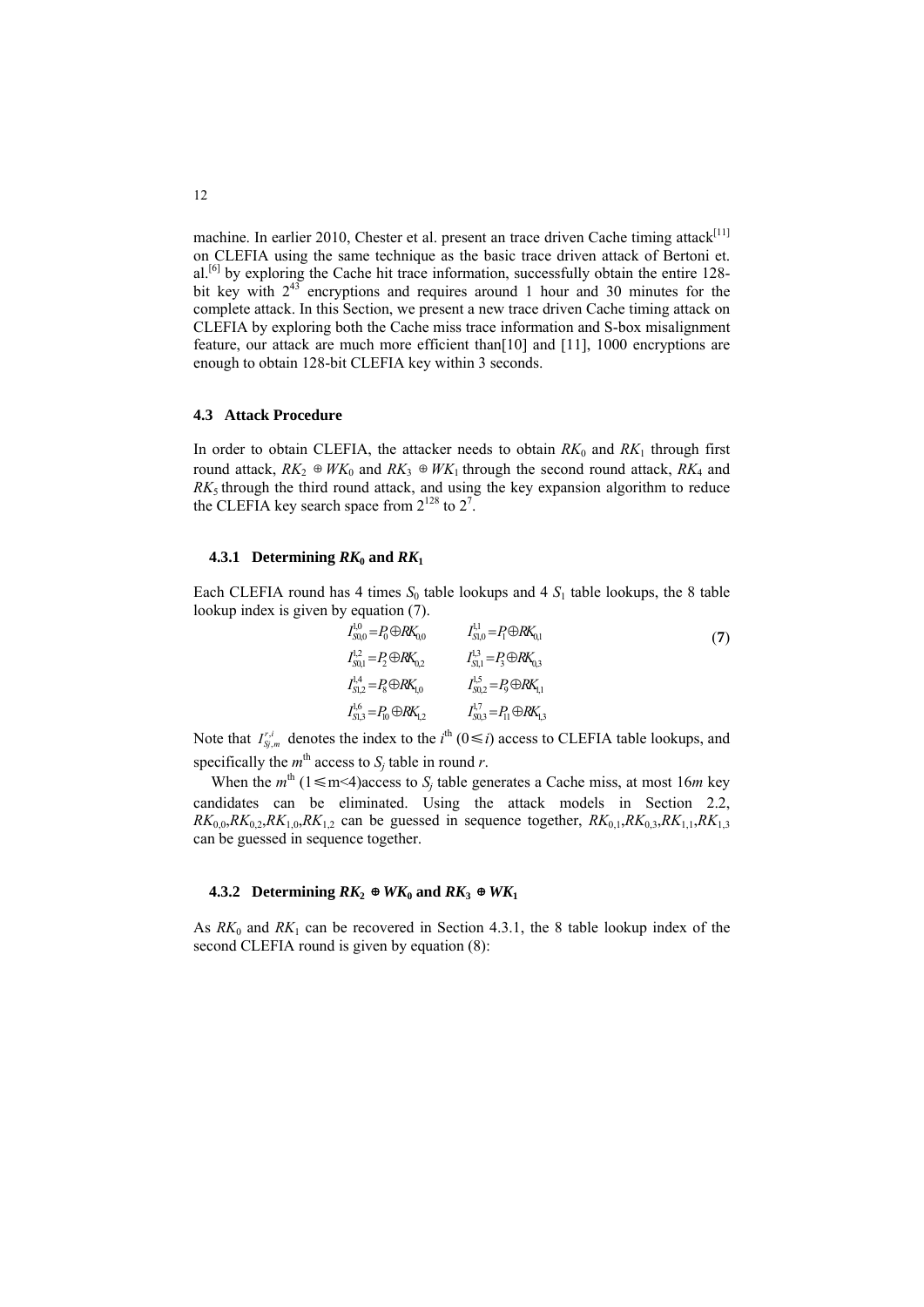$$
I_{S0,4}^{2,8} = P_4 \oplus (WK_{0,0} \oplus RK_{2,0}) \oplus F_0(RK_0, P_{(0-3)})_0 \qquad I_{S1,4}^{2,9} = P_5 \oplus (WK_{0,1} \oplus RK_{2,1}) \oplus F_0(RK_0, P_{(0-3)})_1
$$
\n
$$
I_{S0,5}^{2,10} = P_6 \oplus (WK_{0,2} \oplus RK_{2,0}) \oplus F_0(RK_0, P_{(0-3)})_2 \qquad I_{S1,5}^{2,11} = P_7 \oplus (WK_{0,3} \oplus RK_{2,3}) \oplus F_0(RK_0, P_{(0-3)})_3
$$
\n
$$
I_{S1,6}^{2,12} = P_1 \oplus (WK_{1,0} \oplus RK_{3,0}) \oplus F_1(RK_1, P_{(8-11)})_0 \qquad I_{S0,6}^{2,15} = P_{13} \oplus (WK_{1,1} \oplus RK_{3,1}) \oplus F_1(RK_1, P_{(8-11)})_1
$$
\n
$$
I_{S1,7}^{2,14} = P_{14} \oplus (WK_{1,2} \oplus RK_{3,2}) \oplus F_1(RK_1, P_{(8-11)})_2 \qquad I_{S0,7}^{2,15} = P_{15} \oplus (WK_{1,3} \oplus RK_{3,3}) \oplus F_1(RK_1, P_{(8-11)})_3
$$
\n
$$
(8)
$$

When the  $m^{\text{th}}$  (4  $\leq$  m  $\leq$ 8) access to *S<sub>j</sub>* table generates a Cache miss, at most 16*m* key candidates can be eliminated. Using the attack model in Section 2.2, after analysis with 4 times  $S_0$  lookup,  $WK_{0,0} \oplus RK_{2,0}$ ,  $WK_{0,2} \oplus RK_{2,2}$ ,  $WK_{1,1} \oplus RK_{3,1}$ ,  $WK_{1,3} \oplus RK_{3,3}$  can be guessed in sequence together, after analysis with  $4$  times  $S_1$  table lookup,  $W K_{0,1} \oplus R K_{2,1}$ ,  $W K_{0,3} \oplus R K_{2,3}$ ,  $W K_{1,0} \oplus R K_{3,0}$ ,  $W K_{1,2} \oplus R K_{3,2}$  can be guessed in sequence together. Note that the key recovery efficiency of the second round attack is much better than the first round due to the increase of *m*.

### **4.3.3 Determining**  $RK_4$  **and**  $RK_5$

3,16

As  $RK_0$ ,  $RK_1$ ,  $RK_2 \oplus WK_0$ ,  $RK_3 \oplus WK_1$  can be recovered in Section 4.3.1 and 4.3.2, the 8 table lookup index of the third CLEFIA round is given by equation (9):

$$
I_{50,9}^{3,16} = F_0(F_0(RK_0, P_{(0-3)}) \oplus P_{(4-7)} \oplus MK_0, RK_2) \oplus P_8 \oplus RK_{4,0}
$$
  
\n
$$
I_{51,8}^{3,17} = F_0(F_0(RK_0, P_{(0-3)}) \oplus P_{(4-7)} \oplus MK_0, RK_2) \oplus P_9 \oplus RK_{4,1}
$$
  
\n
$$
I_{50,9}^{3,18} = F_0(F_0(RK_0, P_{(0-3)}) \oplus P_{(4-7)} \oplus MK_0, RK_2) \oplus P_{10} \oplus RK_{4,2}
$$
  
\n
$$
I_{51,9}^{3,19} = F_0(F_0(RK_0, P_{(0-3)}) \oplus P_{(4-7)} \oplus MK_0, RK_2) \oplus P_{11} \oplus RK_{4,3}
$$
  
\n
$$
I_{51,10}^{3,21} = F_1(F_1(RK_1, P_{(8-11)}) \oplus P_{(12-15)} \oplus MK_1, RK_3) \oplus P_1 \oplus RK_{5,1}
$$
  
\n
$$
I_{51,11}^{3,22} = F_1(F_1(RK_1, P_{(8-11)}) \oplus P_{(12-15)} \oplus MK_1, RK_3) \oplus P_1 \oplus RK_{5,2}
$$
  
\n
$$
I_{51,11}^{3,23} = F_1(F_1(RK_1, P_{(8-11)}) \oplus P_{(12-15)} \oplus MK_1, RK_3) \oplus P_2 \oplus RK_{5,2}
$$
  
\n
$$
I_{50,11}^{3,23} = F_1(F_1(RK_1, P_{(8-11)}) \oplus P_{(12-15)} \oplus MK_1, RK_3) \oplus P_3 \oplus RK_{5,3}
$$

 $(9)$ 

When the  $m^{\text{th}}$  (8 \less m < 12) access to  $S_j$  table generates a Cache miss, at most 16*m* key candidates can be eliminated. Using the attack model in Section 2.2, after analysis with 4 times  $S_0$  lookup,  $WK_{0,0} \oplus RK_{2,0}$ ,  $WK_{0,2} \oplus RK_{2,2}$ ,  $WK_{1,1} \oplus RK_{3,1}$ ,  $WK_{1,3} \oplus RK_{3,3}$  can be guessed in sequence together, after analysis with  $4$  times  $S_1$  table lookup,  $WK_{0,1} \oplus RK_{2,1}$ ,  $WK_{0,3} \oplus RK_{2,3}$ ,  $WK_{1,0} \oplus RK_{3,0}$ ,  $WK_{1,2} \oplus RK_{3,2}$  can be guessed in sequence together. Note that the key recovery efficiency of the third round attack is much better than the first and second round due to the increase of *m*.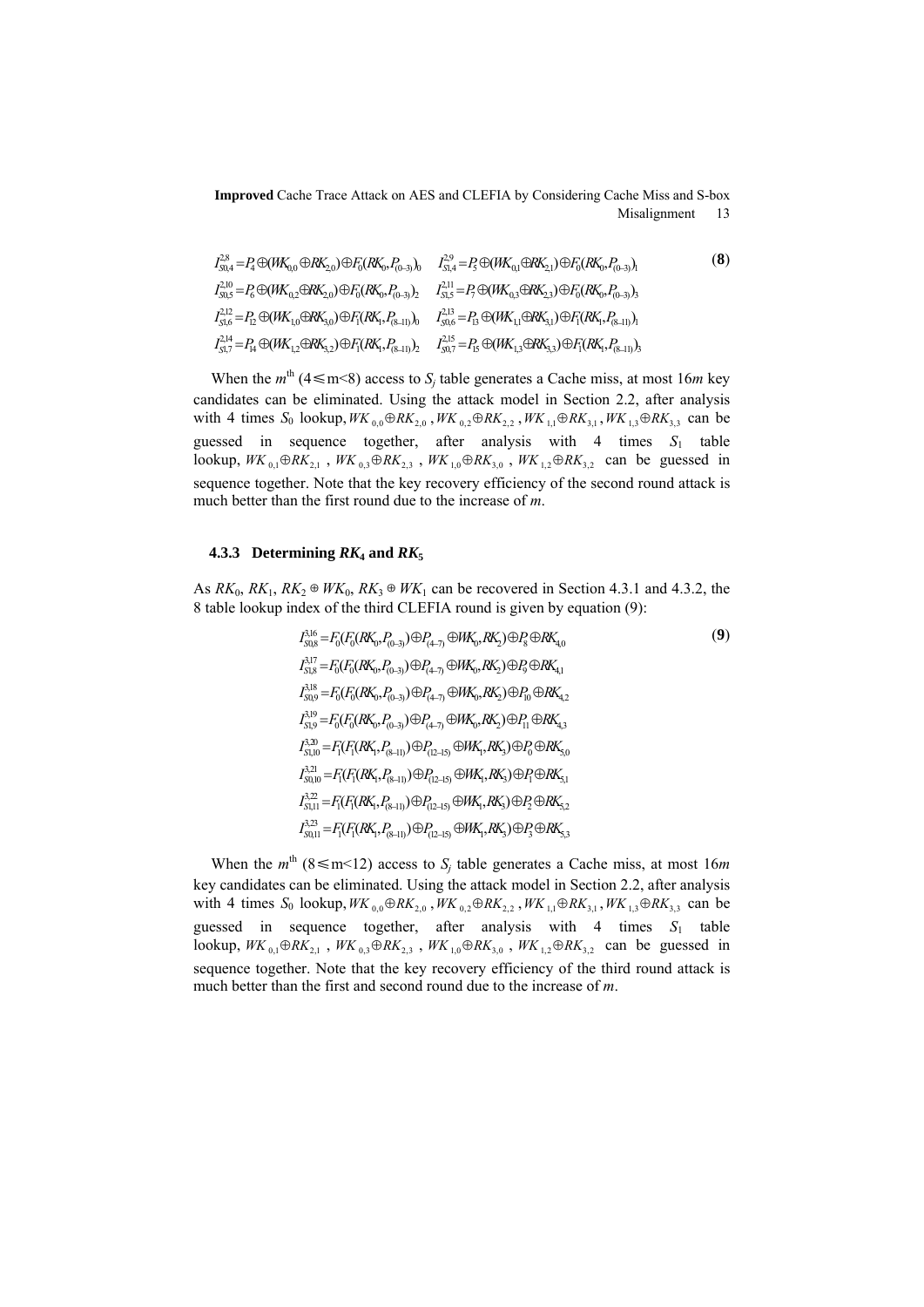#### **4.3.4 Recover Initial Key** *K*



**Fig. 6.** CLEFIA-128 key recovery procedure

According to the key expansion algorithm, the initial key *K* can be obtained as shown as shown in Fig .7 and also as follows:

Step 1. Recover  $L_{0(0,63)}$  by Xor between  $CON_0$  and  $(RK_0, RK_1)$ 

Step 2. Recover  $L_{1(0,56)}$  by the ReveseDoubleSwap function  $\sum^{-1}(L_{0(0,63)})$ 

Step 3. Recover  $T_{1(0,56)}$  by Xor between  $CON_1$  and  $L_{1(0,56)}$ 

Step 4. Recover  $WK_0, WK_{1(0,24)}$  by Xor between  $T_{1(0,56)}$  and  $(RK_4, RK_5)$ 

Step 5. Recover  $RK_2, RK_{3(0,24)}$  by Xor between  $WK_0, WK_{1(0,24)}$  and  $(WK_0 \oplus RK_2)$ ,  $WK_1 ⊕ RK_3)$ 

Step 6. Recover 111 bit of *K* by  $GFN_4INV(RK_0, RK_1, RK_2, RK_{3(0,24)}$ , *CON*)

#### **4.5 Experiment Results**

As to  $\delta$ =16, in the first round attack of CLEFIA-128, the relationship between sample size and  $RK_0$ ,  $RK_1$  key searching space for different offset  $\ell$  is shown in Fig.7. It's clear to see that when the CLEFIA S-box is aligned perfectly  $(\ell=0)$ , after the first round attack, the adversary can reduce  $RK_0$ ,  $RK_1$  key searching space down to  $2^{40}$ , but if the S-box is misaligned, after the first round attack, 40 and 80 samples are enough to reduce 64-bit first round key searching space to  $2^{32}$  and  $2^{16}$  respectively.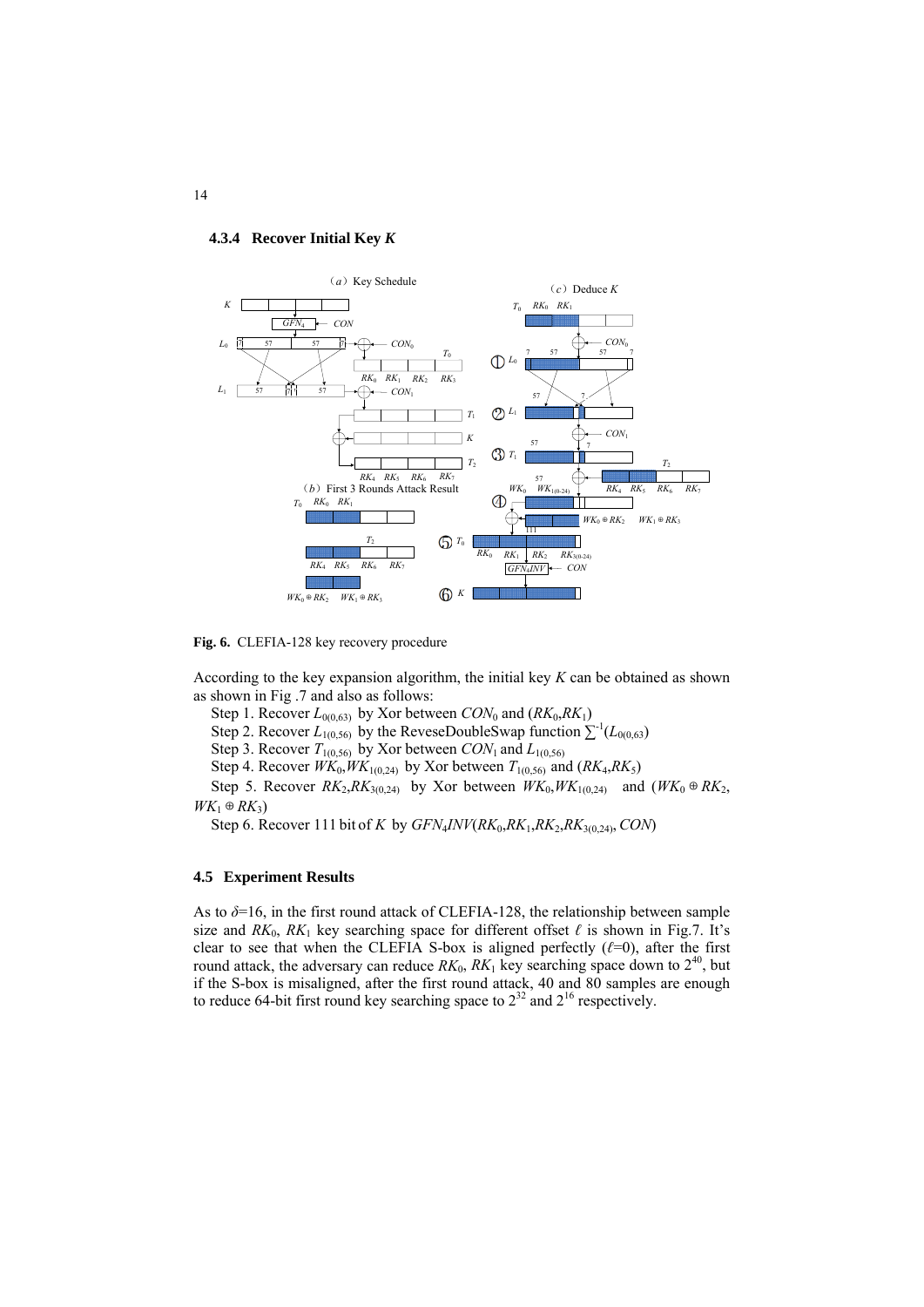

**Fig. 7.** Sample size and first round key searching space for different offset *ℓ*

Fig.8 depicts the relationship between sample size and first two rounds key searching space. It's clear to see that, 100 and 200 samples are enough to reduce first two rounds key( $RK_0$ ,  $RK_1$ ,  $RK_2 \oplus WK_0$ ,  $RK_3 \oplus WK_1$ ) searching space from  $2^{128}$  to  $2^{16}$ and  $2^{10}$  respectively.



**Fig. 8.** Sample size and first two rounds key searching space for *ℓ*=7

Fig.9 depicts the relationship between sample size and first three rounds key searching space. About 220 samples are enough to reduce first three rounds key( $RK<sub>0</sub>$ ,  $RK_1, RK_2 \oplus WK_0, RK_3 \oplus WK_1, RK_4$  and  $RK_5$ ) searching space from  $2^{192}$  to  $2^9$ , and as recover the initial CLEFIA key needs extra  $2<sup>7</sup>$  brute force searching, so 220 samples can reduce the whole CLEFIA key searching space from  $2^{128}$  to  $2^{16}$ .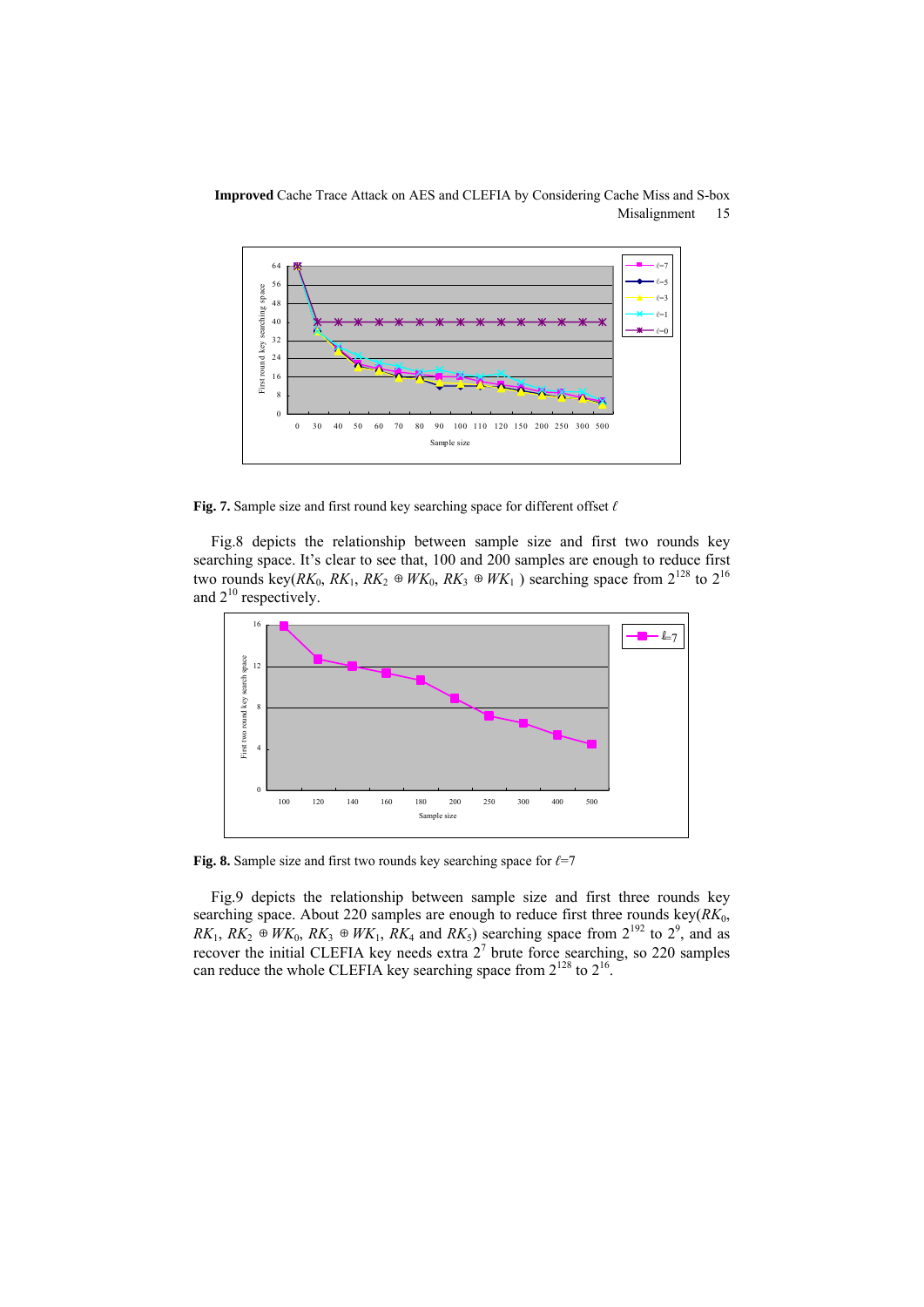

**Fig. 9.** Sample size and first three rounds key searching space for *ℓ*=7

As there is only one trace driven Cache attack on CLEFIA in [\[11](#page-17-0)].

Compared with [[11\]](#page-17-0), our attack has follow advantages:

(1) We do not assume the cache is completely clean prior to encryption, while attack in [[11\]](#page-17-0) assumes a completely "clean" cache prior to encryption. Attack in [\[11](#page-17-0)] means that no CLEFIA table entries are already loaded into cache. If an attacker can run code on the target machine between encryptions, this can be achieved by reading enough garbage data from memory. However, if the attacker cannot run code, there may be no way to ensure all CLEFIA tables are out of cache. A single table entry left in cache is enough to foil the attack in [\[11](#page-17-0)] if it assumes hits are generated only from the encryption itself, this is a significant limitation. This paper does not make a clean cache assumption and explores the effects of a partially pre-loaded cache. In particular, this means ignoring hits in the cache trace, since it is unknown whether or not they are "false hits" due to a pre-loaded cache.

(2)Attack in [\[11](#page-17-0)] is only applicable to the case that the S-box elements are perfect aligned case, while the attack in this paper are applicable to all the cases.

(3) Attack in [\[11](#page-17-0)] utilized the Cache hit information in the CLEFIA encryption to analyze the key, while the attack in this paper is focus on the Cache miss information, requires fewer samples than [[11\]](#page-17-0). Compared with the  $2^{43}$  encryptions samples in [11], only 220 samples are needed in this paper to obtain full 128-bit CLEFIA key within seconds.

#### **5 Conclusion**

This paper presents an improved Cache trace attack on AES and CLEFIA by considering Cache miss trace information and S-box misalignment. Contrary to the belief that it's impossible to obtain full 128-bit AES key and CLEFIA round key by the first round trace driven Cache attack, we show that due to the S-box misalignment feature and by considering Cache miss trace information, about 200 samples are enough to obtain full AES-128 key, 220 samples are enough to obtain full CLEFIA-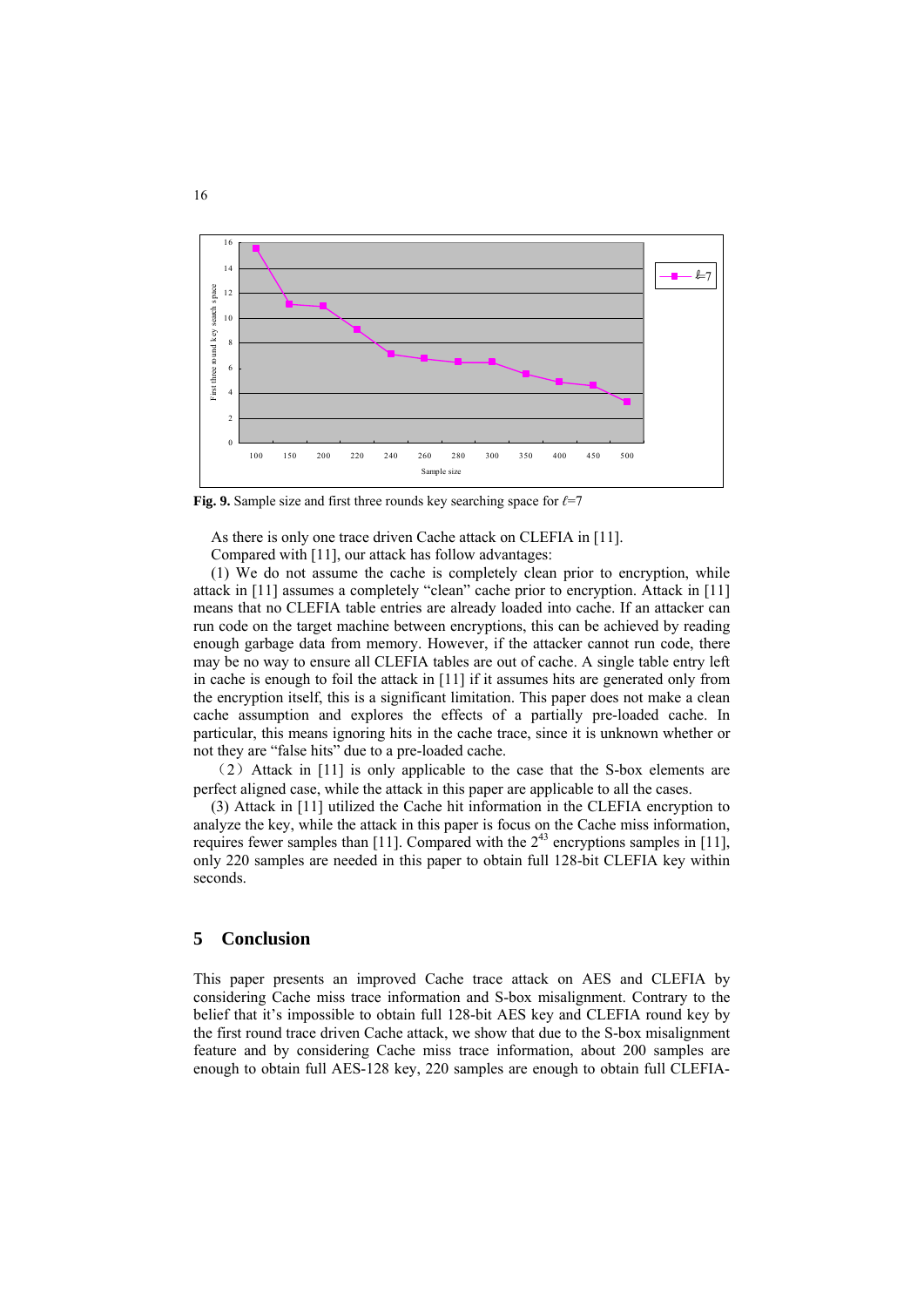128 key. Detailed analysis and experimentation have been performed on an Athlon 3000+ CPU single core processor to establish that the AES-128 and CLEFIA-128 key can be revealed.

# **Acknowledgements**

The authors would like to thank the anonymous reviewers for many helpful comments and suggestions. The research presented in this paper was supported by National Natural Science Foundation of China (Grant No. 60772082) and the Natural Science Foundation of Hebei Province. China (Grant No. 08M010).

### **References**

- <span id="page-16-0"></span>1. Paul C. Kocher. Timing Attacks on Implementations of Diffie-Hellman, RSA, DSS, and Other Systems. CRYPTO, volume 1109 of Lecture Notes in Computer Science, 1996, pages: 104– 113, Springer. (1996).
- <span id="page-16-1"></span>2. P. Kocher, J.Jaffe, B. Jun. Differential power analysis[A]. Proc. of Advances in Cryptology - CRYPTO '99 (M. Wiener, ed.), Springer-Verlag, 1999, LNCS 1666: 388-397.(1999)
- <span id="page-16-2"></span>3. J.J. Quisquater, D. Samyde. Electromagnetic analysis (EMA): measures and countermeasures for smart cards, Smart cards programming and security (e-Smart 2001), Lectures Notes in Computer Science, vol. 2140: 200-210. Springer. (2001)
- <span id="page-16-3"></span>4. Shamir, A. and Tromer, E. (2004). Acoustic cryptanalysis: On nosy people and noisy machines. Rump session of EuroCrypt 2004. Available on line: [http://www.wisdom.weizmann.ac.il/~tromer/acoustic/.](http://www.wisdom.weizmann.ac.il/%7Etromer/acoustic/) (2004)
- <span id="page-16-4"></span>5. Boneh, D., DeMillo, R.A., Lipton, R.J. On the importance of checking cryptographic protocols for faults. In: Fumy, W. (ed.) EUROCRYPT 1997. LNCS, vol. 1233, pp. 37–51. Springer, Heidelberg (1997).
- <span id="page-16-5"></span>6. Bertoni, G., Zaccaria, V., Breveglieri, L., Monchiero, M., Palermo, G.: AES Power Attack Based on Induced Cache Miss and Countermeasure. In: ITCC (1). pp. 586–591. IEEE Computer Society (2005)
- <span id="page-16-6"></span>7. Acıi¸cmez, O., C¸ etin Kaya Ko¸c: Trace-driven cache attacks on aes. Cryptology ePrint Archive, Report 2006/138, Available online at [http://eprint.iacr.org/2006/138.pdf.](http://eprint.iacr.org/2006/138.pdf) (2006)
- <span id="page-16-7"></span>8. O. Acıiçmez, Ç.K. Koç, Trace driven cache attack on AES (short paper), in Proc. International Conference on Information and Communications Security (ICICS) 2006. LNCS, vol. 4296, pp. 112–121. Springer, Heidelberg. (2006)
- 9. Joseph Bonneau. Robust Final-Round Cache-Trace Attacks Against AES. Cryptology ePrint Archive, Report 2006/374, Available online at<http://eprint.iacr.org/2006/374.pdf.>(2006)
- <span id="page-16-9"></span><span id="page-16-8"></span>10. Rebeiro, C., Mukhopadhyay, D., Takahashi, J., Fukunaga, T.: Cache Timing Attacks on Clefia. In: Roy, B., Sendrier, N. (eds.) INDOCRYPT 2009. LNCS, vol. 5922, pp. 104–118. Springer, Heidelberg (2009).